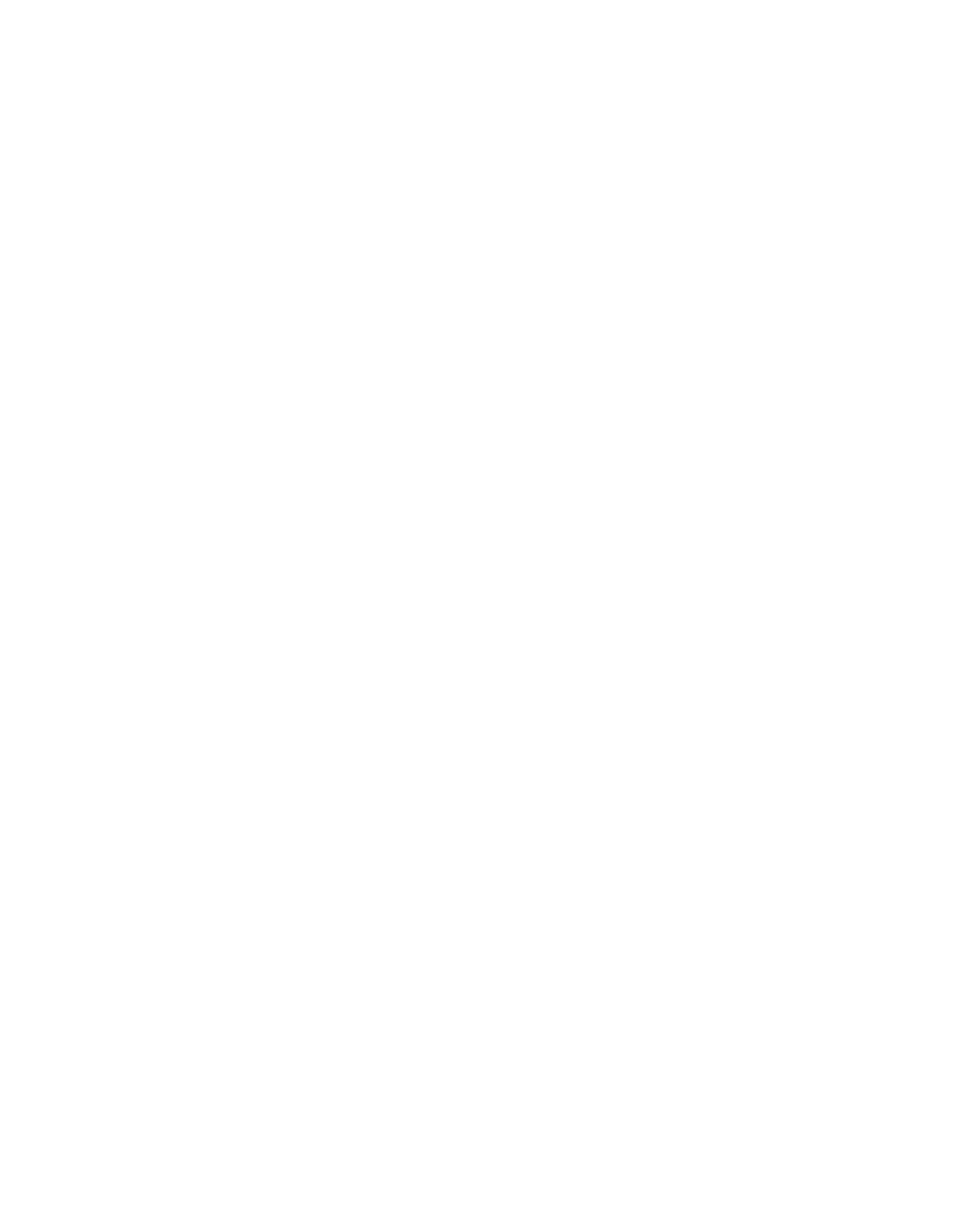

# **ISLAMORADA, VILLAGE OF ISLANDS REGULAR VILLAGE COUNCIL MEETING**

# **Founders Park Community Center 87000 Overseas Hwy Islamorada, FL 33036 June 13, 2013 5:30 PM**

# **I. CALL TO ORDER\ROLL CALL**

# **II. PLEDGE OF ALLEGIANCE**

# **III. PRESENTATIONS AND ANNOUNCEMENTS**

- **A.** Acknowledgment of Five and Ten Years of Service by Islamorada Employees
- **B.** Recognition of William Wagner, III, Retiring after Fifteen Years of Service
- **C.** Discussion of Florida Keys Environmental Impact Fee for Non-Residents Ron Levy

#### **IV. PUBLIC COMMENT**

- **V. AGENDA: Request for Deletion / Emergency Additions**
- **VI. CITIZENS' ADVISORY COMMITTEE UPDATES**

#### **VII. VILLAGE MANAGER REPORTS AND UPDATES**

**A.** Update on Planning and Development Services

#### **VIII. CONSENT AGENDA**

(All items on the Consent Agenda are considered routine by the Village Council and will be approved by one motion. There will be no separate discussion of these items unless a Councilmember so requests, in which event, the item will be moved to the Main Agenda.)

> **A.** Proposed Resolution Approving an Affordable Housing Agreement between **TAB 1** Islamorada, Village of Islands, Florida and Taylor Projects, LLC

**A RESOLUTION OF THE VILLAGE COUNCIL OF ISLAMORADA, VILLAGE OF ISLANDS, FLORIDA, APPROVING AN AFFORDABLE HOUSING AGREEMENT WITH TAYLOR PROJECTS, LLC; AUTHORIZING THE APPROPRIATE VILLAGE OFFICIALS TO EXECUTE THE AFFORDABLE HOUSING AGREEMENT AND ANY**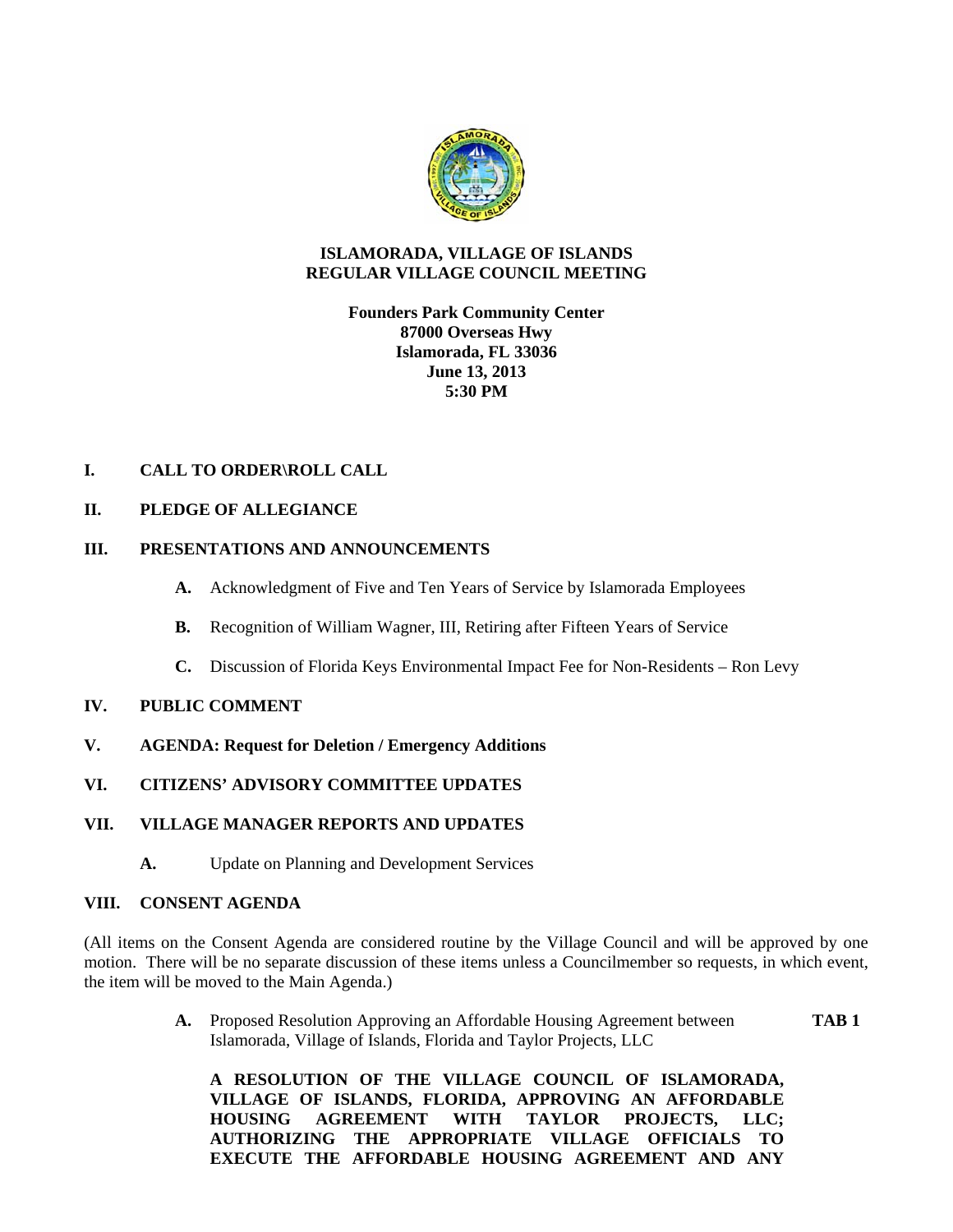**ADDITIONAL DOCUMENTS PERTAINING TO THE AFFORDABLE HOUSING AGREEMENT AND TO TAKE ALL ACTIONS NECESSARY TO IMPLEMENT THE TERMS AND CONDITIONS OF THE AFFORDABLE HOUSING AGREEMENT; AND PROVIDING FOR AN EFFECTIVE DATE** 

**B.** Proposed Resolution Approving an Affordable Housing Agreement between **TAB 2** Islamorada, Village of Islands, Florida and Plantation Acquisition, LLC

**A RESOLUTION OF THE VILLAGE COUNCIL OF ISLAMORADA, VILLAGE OF ISLANDS, FLORIDA, APPROVING AN AFFORDABLE HOUSING AGREEMENT WITH PLANTATION ACQUISITION, LLC; AUTHORIZING THE APPROPRIATE VILLAGE OFFICIALS TO EXECUTE THE AFFORDABLE HOUSING AGREEMENT AND ANY ADDITIONAL DOCUMENTS PERTAINING TO THE AFFORDABLE HOUSING AGREEMENT AND TO TAKE ALL ACTIONS NECESSARY TO IMPLEMENT THE TERMS AND CONDITIONS OF THE AFFORDABLE HOUSING AGREEMENT; AND PROVIDING FOR AN EFFECTIVE DATE** 

- **IX. ORDINANCES**
- **X. QUASI-JUDICIAL**
- **XI. RESOLUTIONS**
- **XII. MOTIONS**

#### **XIII. WASTEWATER MATTERS**

- **A.** Wastewater Project Update
- **B.** Phase II Wastewater Collection and Treatment Facilities Initial Assessment **TAB 3**  Resolution

**A RESOLUTION OF THE VILLAGE COUNCIL OF ISLAMORADA, VILLAGE OF ISLANDS, FLORIDA, RELATING TO THE CONSTRUCTION OF WASTEWATER COLLECTION AND TREATMENT FACILITIES WITHIN THE WASTEWATER ASSESSMENT AREA WITHIN THE VILLAGE BUT EXCLUDING THE NORTH PLANTATION KEY AND WOODS CORNER ASSESSMENT AREAS; ESTABLISHING THE TERMS AND CONDITIONS OF PROPOSED PHASE II SPECIAL ASSESSMENTS TO FUND THE WASTEWATER COLLECTION AND TREATMENT FACILITIES; ESTABLISHING A PUBLIC HEARING TO CONSIDER IMPOSITION OF THE PROPOSED ASSESSMENTS AND THE METHOD OF THEIR COLLECTION; DIRECTING THE PROVISION OF NOTICE; AND PROVIDING AN EFFECTIVE DATE**